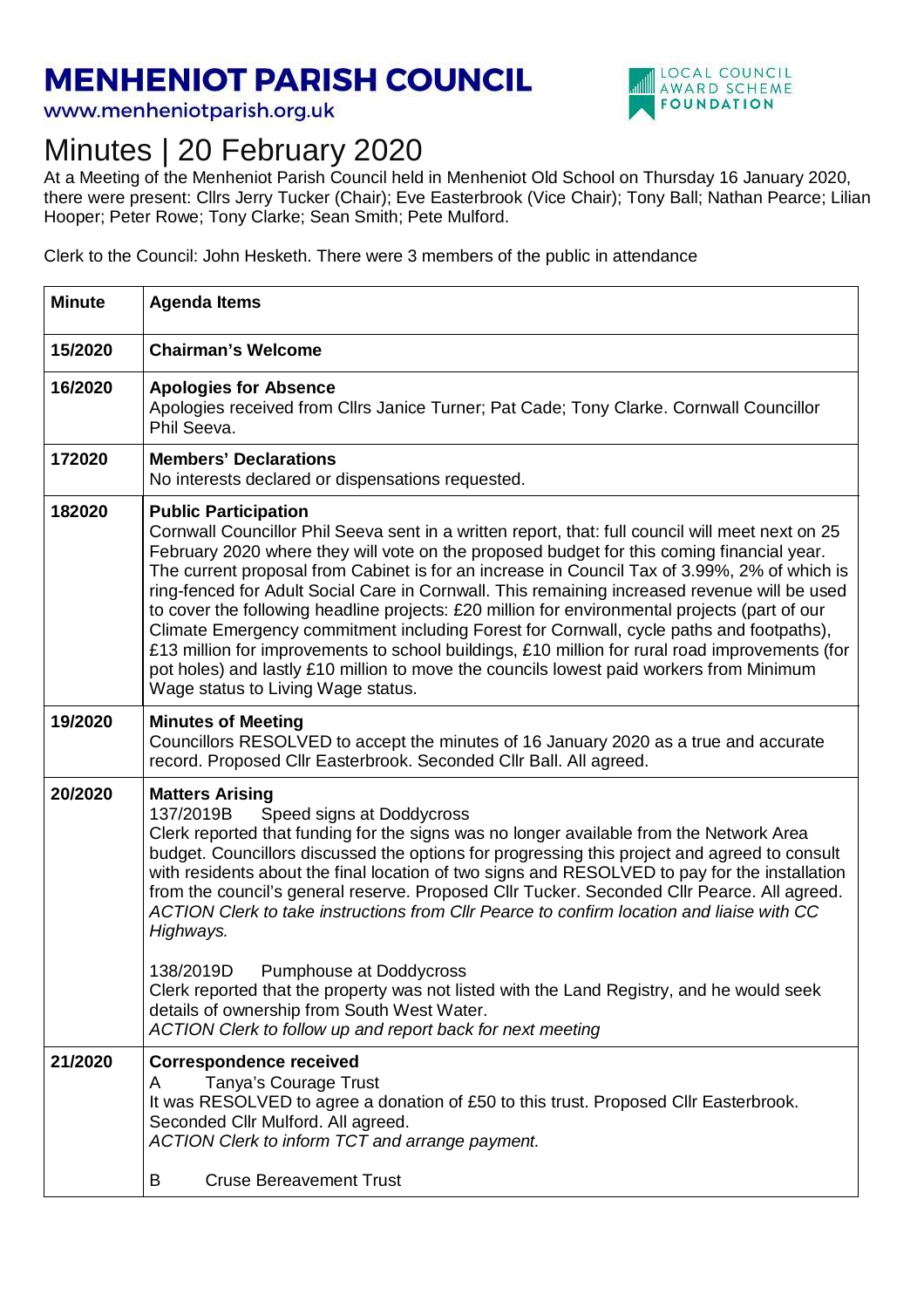|         | It was RESOLVED to agree a donation of £50 to this trust. Proposed CIIr Easterbrook.<br>Seconded Cllr Smith. All agreed.<br>ACTION Clerk to inform CBT and arrange payment.                                                                                                                                                                                                                                                                                                                                                                                                                                                                                                                                                                                                                             |  |
|---------|---------------------------------------------------------------------------------------------------------------------------------------------------------------------------------------------------------------------------------------------------------------------------------------------------------------------------------------------------------------------------------------------------------------------------------------------------------------------------------------------------------------------------------------------------------------------------------------------------------------------------------------------------------------------------------------------------------------------------------------------------------------------------------------------------------|--|
|         | $\mathsf{C}$<br>Letter of thanks received from Merrymeet Residents Association<br>Cllr Smith presented thanks from the residents to the parish council for the installation of the<br>defibrillator, and to Cllr Ball for his work in arranging the electrical work with Mr Peter Crabb.                                                                                                                                                                                                                                                                                                                                                                                                                                                                                                                |  |
|         | Clerk read a letter of thanks received from Sowenna Appeal in appreciation of their<br>D<br>recent donation.                                                                                                                                                                                                                                                                                                                                                                                                                                                                                                                                                                                                                                                                                            |  |
| 22/2020 | <b>Planning Matters</b><br>To agree the parish council's response to Cornwall Council consultations on new<br>A<br>planning applications received before the agenda was finalised.<br>Ref PA19/11290<br>Location Land South Of Wheal Honey Menheniot Cornwall PL14 3RG<br>Proposal Change of use of open air storage yard to LPG bottle storage yard, with associated<br>engineering works.<br>It was RESOLVED to support this planning application. Proposed Cllr Pearce. Seconded Cllr<br>Rowe. All Agreed. In making their decision, councillors noted that traffic movements and<br>noise disturbance would be reduced compared to previous usage. Agreed to support the<br>change of use subject to a satisfactory report from Public Protection Noise and Odour<br><b>Planning Consultations.</b> |  |
|         | Ref PA20/00398<br>Location East Down Cottage Menheniot Liskeard Cornwall PL14 3QU<br>Proposal Two storey extension and alterations.<br>It was RESOLVED to support this planning application. Proposed Cllr Tucker. Seconded Cllr<br>Hooper. All Agreed. In making their decision, councillors noted a comment posted by a<br>neighbour requesting the re-siting of the septic tank, and ask that any planning consent is<br>made subject to approval by building control.                                                                                                                                                                                                                                                                                                                               |  |
|         | PA20/00170 PRE-APP<br>Location Land opposite Trethawle Cottage, Trethawle PL14 3PF<br>Proposal Development of a single dwelling and cider barn to facilitate cider production and a<br>perma-culture market garden.<br>Councillors examined the request for Pre-App advice. In principle, and as presented to them,<br>they support the development. In forming their opinion, councillors referred to the emerging<br>Neighbourhood Development Plan, Policy 22. 'This Neighbourhood Plan policy aims to aid<br>diversification and encourage new small firms, specializing in everything from traditional<br>crafts to advanced 'digital businesses', subject to criteria protecting the environment.'                                                                                                |  |
|         | Prior to their discussion, the Chair explained that the council's opinion on the proposal would<br>not predetermine any final decision and that they would only come to a conclusion about the<br>scheme after they had listened to a full debate which would take place when the full<br>application had been received.                                                                                                                                                                                                                                                                                                                                                                                                                                                                                |  |
|         | Any applications received by Cornwall Council by the time of the meeting. Information<br>B<br>only.<br>Reference PA20/01009<br><b>Location Doddycross</b><br>Proposal Single storey rear extension                                                                                                                                                                                                                                                                                                                                                                                                                                                                                                                                                                                                      |  |
|         | C<br>Planning applications approved by Cornwall Council.<br>PA19/04892 APPROVED<br>Location: The Shed At Trethrawle Farm Trethawle Horningtops Liskeard<br>Cornwall<br>Proposal: Retrospective change of use of building from agricultural to mixed business (B1),<br>general industrial (B2) and storage (B8) and construction of extension to side.<br>PA19/10567 APPROVED<br>Location: Trengrove House Merrymeet Liskeard Cornwall PL14 3LL                                                                                                                                                                                                                                                                                                                                                          |  |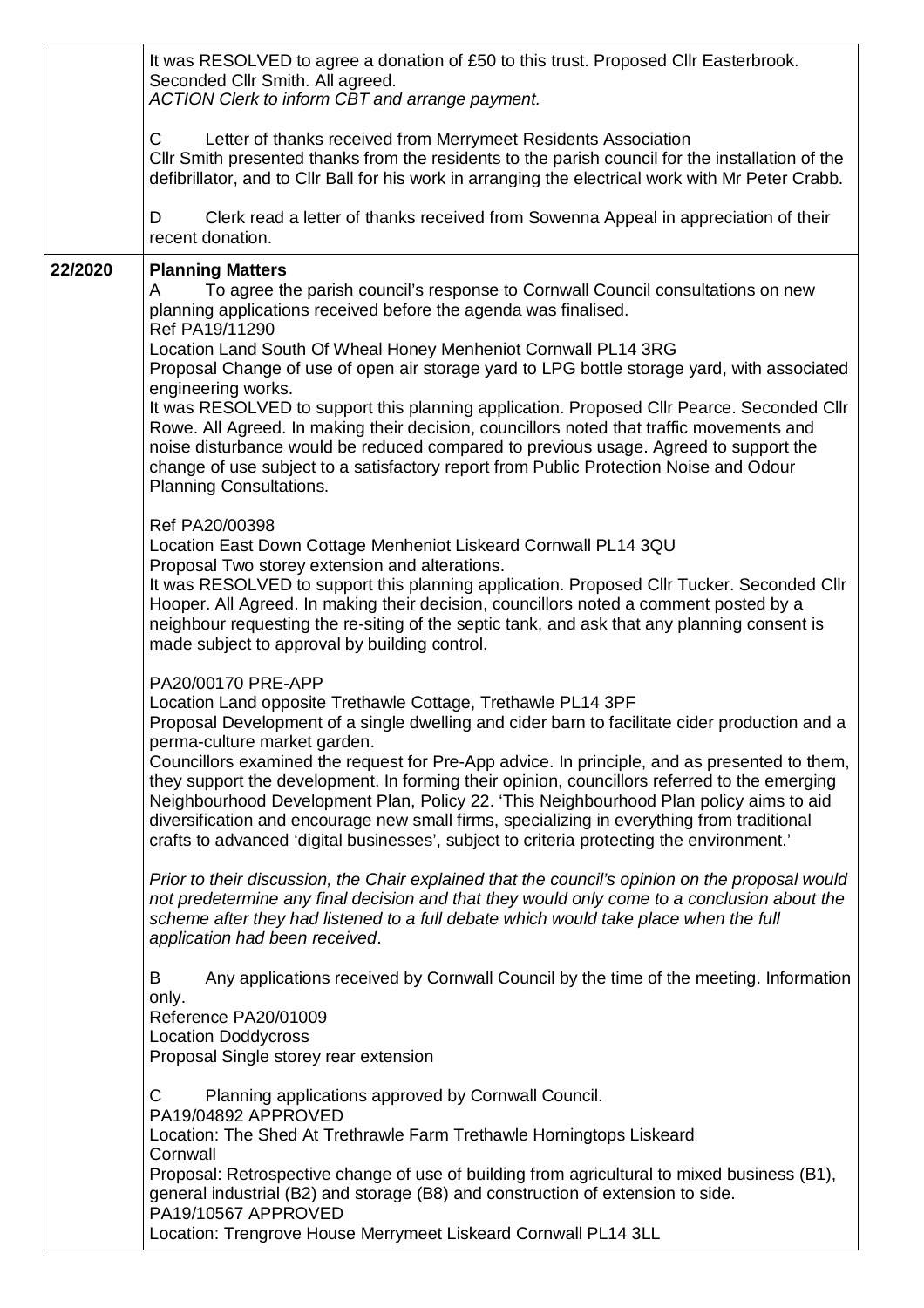|         |                                                  | ends of the property with natural slate                  | Proposal: Listed Building Consent to replace the wooden barge boards on the two gable                                                                                                                                                                                                                                                                                                                                                                                                                                                                                                                                                                                                                                                                                                                                                                                                                                                       |            |               |
|---------|--------------------------------------------------|----------------------------------------------------------|---------------------------------------------------------------------------------------------------------------------------------------------------------------------------------------------------------------------------------------------------------------------------------------------------------------------------------------------------------------------------------------------------------------------------------------------------------------------------------------------------------------------------------------------------------------------------------------------------------------------------------------------------------------------------------------------------------------------------------------------------------------------------------------------------------------------------------------------------------------------------------------------------------------------------------------------|------------|---------------|
|         | D                                                | Information only. None refused.                          | Planning applications refused by Cornwall Council or withdrawn by the applicant.                                                                                                                                                                                                                                                                                                                                                                                                                                                                                                                                                                                                                                                                                                                                                                                                                                                            |            |               |
| 23/2020 | <b>Financial Matters</b><br>A                    | ACTION Clerk to get update on quantity of salt stored.   | It was RESOLVED to approved the schedule and agree payment. Proposed Cllr<br>Smith. Seconded Cllr Easterbrook. All agreed. Cllr Tucker will authorise online payments.                                                                                                                                                                                                                                                                                                                                                                                                                                                                                                                                                                                                                                                                                                                                                                      |            |               |
|         | <b>Date</b>                                      | Payee                                                    | <b>Description</b>                                                                                                                                                                                                                                                                                                                                                                                                                                                                                                                                                                                                                                                                                                                                                                                                                                                                                                                          | Pay        | £             |
|         | 24/02/2020                                       | <b>HMRC</b>                                              | <b>PAYE</b>                                                                                                                                                                                                                                                                                                                                                                                                                                                                                                                                                                                                                                                                                                                                                                                                                                                                                                                                 | <b>OLB</b> | 187.20        |
|         | 24/02/2020                                       | Staff paymenrts                                          | Salary                                                                                                                                                                                                                                                                                                                                                                                                                                                                                                                                                                                                                                                                                                                                                                                                                                                                                                                                      | <b>OLB</b> | 996.56        |
|         | 24/02/2020                                       | <b>Cornwall Council</b>                                  | Training                                                                                                                                                                                                                                                                                                                                                                                                                                                                                                                                                                                                                                                                                                                                                                                                                                                                                                                                    | <b>OLB</b> | 30.00         |
|         | 25/02/2020                                       | John Hesketh                                             | <b>Expenses</b>                                                                                                                                                                                                                                                                                                                                                                                                                                                                                                                                                                                                                                                                                                                                                                                                                                                                                                                             | <b>OLB</b> | 149.26        |
|         | 24/02/2020                                       | Rob Craig                                                | Ground maintenance                                                                                                                                                                                                                                                                                                                                                                                                                                                                                                                                                                                                                                                                                                                                                                                                                                                                                                                          | <b>OLB</b> | 50.00         |
|         | 21/01/2020                                       | <b>SSE Enterprise</b>                                    | <b>Street lighting maintenance</b>                                                                                                                                                                                                                                                                                                                                                                                                                                                                                                                                                                                                                                                                                                                                                                                                                                                                                                          | <b>DD</b>  | 48.60         |
|         | 06/01/2020                                       | <b>TSO Host</b>                                          | Domain fee                                                                                                                                                                                                                                                                                                                                                                                                                                                                                                                                                                                                                                                                                                                                                                                                                                                                                                                                  | <b>DC</b>  | 7.19          |
|         | 23/01/2020                                       | <b>EDF</b>                                               | Car park lighting                                                                                                                                                                                                                                                                                                                                                                                                                                                                                                                                                                                                                                                                                                                                                                                                                                                                                                                           | <b>DD</b>  | 107.14        |
|         |                                                  |                                                          | <b>Electric cable</b>                                                                                                                                                                                                                                                                                                                                                                                                                                                                                                                                                                                                                                                                                                                                                                                                                                                                                                                       | <b>OLB</b> |               |
|         | 31/01/2020                                       | <b>Denmans</b>                                           |                                                                                                                                                                                                                                                                                                                                                                                                                                                                                                                                                                                                                                                                                                                                                                                                                                                                                                                                             |            | 28.80         |
|         |                                                  |                                                          |                                                                                                                                                                                                                                                                                                                                                                                                                                                                                                                                                                                                                                                                                                                                                                                                                                                                                                                                             |            | £<br>1,604.75 |
|         | В                                                | Direct Bank Payment & Receipts. For information.         |                                                                                                                                                                                                                                                                                                                                                                                                                                                                                                                                                                                                                                                                                                                                                                                                                                                                                                                                             |            |               |
|         | <b>Date</b>                                      | Payer                                                    | <b>Description</b>                                                                                                                                                                                                                                                                                                                                                                                                                                                                                                                                                                                                                                                                                                                                                                                                                                                                                                                          |            | £             |
|         | 31/01/2020                                       | <b>Cornwall Council</b>                                  | Interest                                                                                                                                                                                                                                                                                                                                                                                                                                                                                                                                                                                                                                                                                                                                                                                                                                                                                                                                    |            | 44.30         |
|         | 09/01/2020                                       | Lloyds Bank                                              | Interest                                                                                                                                                                                                                                                                                                                                                                                                                                                                                                                                                                                                                                                                                                                                                                                                                                                                                                                                    |            | 0.90          |
|         | 09/01/2020                                       | <b>Cornwall Council</b>                                  | <b>LMP</b>                                                                                                                                                                                                                                                                                                                                                                                                                                                                                                                                                                                                                                                                                                                                                                                                                                                                                                                                  |            | 728.37        |
|         | Period                                           | Allotment rentals                                        |                                                                                                                                                                                                                                                                                                                                                                                                                                                                                                                                                                                                                                                                                                                                                                                                                                                                                                                                             |            | 96.00         |
|         | All bank receipts this period                    |                                                          |                                                                                                                                                                                                                                                                                                                                                                                                                                                                                                                                                                                                                                                                                                                                                                                                                                                                                                                                             |            | £<br>869.57   |
|         | £90,168.70 in its accounts.<br>D<br>Е            | Outturn Q3 Oct-Dec 2019<br>Councillors noted the report  | At the close of business on 31 January 2020, the parish council showed a balance of<br>CIIr Smith reviewed a sample of recent cheque payments and clearances.                                                                                                                                                                                                                                                                                                                                                                                                                                                                                                                                                                                                                                                                                                                                                                               |            |               |
| 24/2020 | <b>Councillors' Reports</b><br>will report back. | Cllr Rowe reported damage to the finger post at Trehane. | CIIr Sean Smith reported on recent road safety concerns on the A390 at Merrymeet, that:<br>speed restrictions on this road were last reviewed in 2001; average speed of traffic within an<br>eight day test were within the limit but created noise and inconvenience to residents as well<br>as increased risks to children and elderly residents using public transport; residents have<br>asked Cornwall Council to install additional restrictions to the current speed with additional<br>signs; there are concerns about visual blocks to safe turning at a number of entrances in<br>addition to Merrymeet and Menheniot from the A390; divisional member Phil Seeva is<br>working with residents. The residents association is in contact with Cornwall Highways and<br>Cllrs Smith and Tucker recently attended a meeting of the Safer A38 group and are seeking<br>alternative forums to represent this parish's safety concerns. |            |               |
| 25/2020 | <b>Chair's Agenda Items</b><br>A                 |                                                          | ACTION Clerk to report this to Cornwall Council Highways for replacement.<br>Neighbourhood Development Plan http://menheniotparishcouncil.co.uk/<br>Delivery of a leaflet to every household in the parish began today, residents are encouraged                                                                                                                                                                                                                                                                                                                                                                                                                                                                                                                                                                                                                                                                                            |            |               |
|         |                                                  |                                                          | to feed back via the form with the leaflet or online at the website. Drop-in sessions where                                                                                                                                                                                                                                                                                                                                                                                                                                                                                                                                                                                                                                                                                                                                                                                                                                                 |            |               |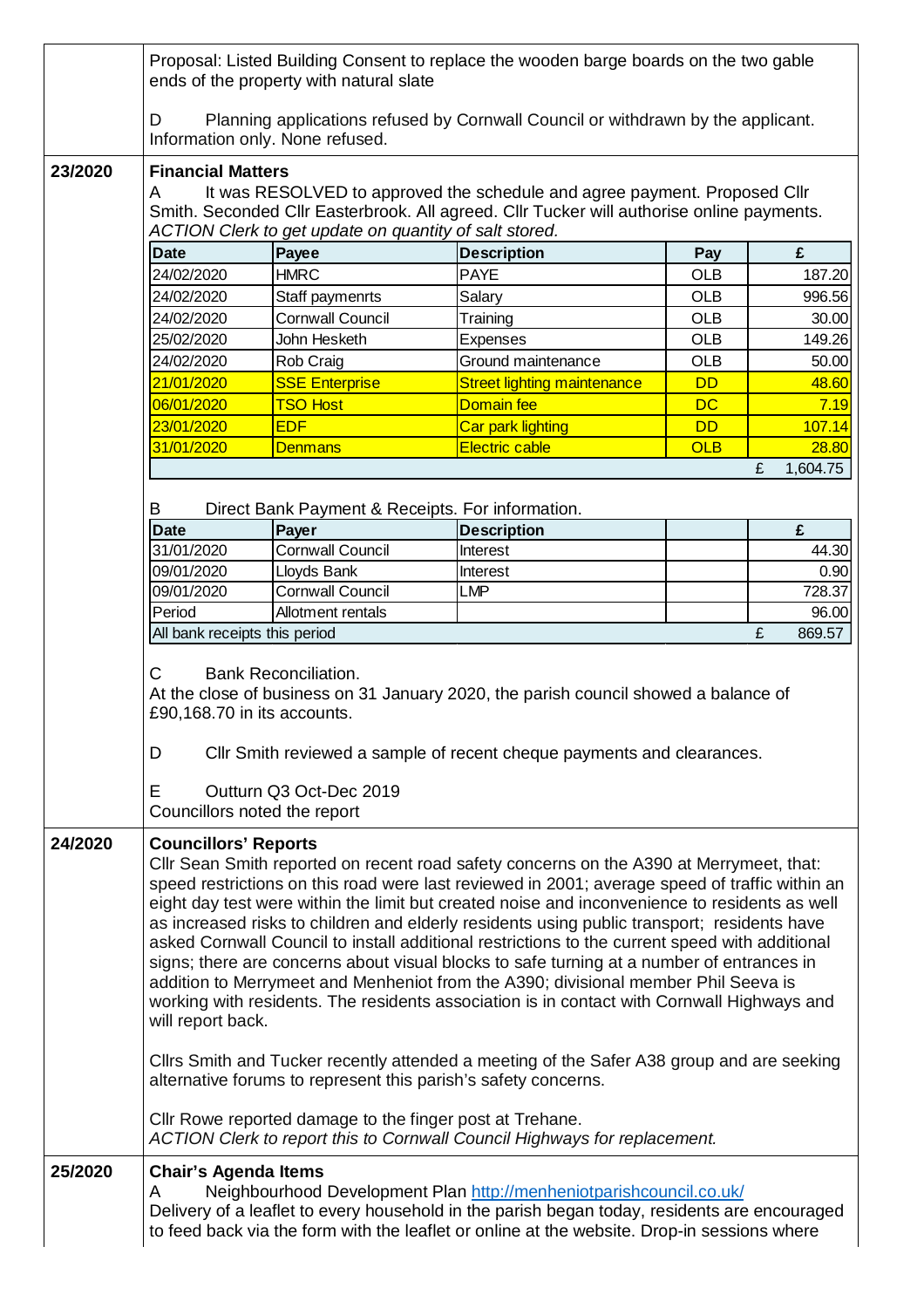|         | residents can ask questions of councillors and the project manager are confirmed at:<br>Merrymeet (St Mary's Church 25 February; Menheniot Village Hall 27 February; Menheniot<br>Old School 12 and 145 March). Full details on posters and the website.                                                                                                                                                                                                                                                                                                                                   |
|---------|--------------------------------------------------------------------------------------------------------------------------------------------------------------------------------------------------------------------------------------------------------------------------------------------------------------------------------------------------------------------------------------------------------------------------------------------------------------------------------------------------------------------------------------------------------------------------------------------|
|         | <b>Community Governance Review</b><br>B<br>The Chair attended a public meeting with the Electoral Review Panel on 13 February 2020<br>where he asked for clarification on the panel's advice to Cornwall councillors. The Panel<br>explained that the boundary issues between Liskeard and Menheniot were complex and they<br>had taken advice from their officers. Whilst maintaining their published position on the<br>proposals, they asked that residents should write into the panel with any comments they had.<br>ACTION Clerk to send out a further Newsletter updating residents |
|         | VE Day 75 <sup>th</sup> Anniversary<br>$\mathsf{C}$<br>Chair led a discussion on proposals to mark the anniversary<br>ACTION Clerk to contact voluntary groups to enquire about their preparations and remind<br>them that donations from the parish council are available if needed.                                                                                                                                                                                                                                                                                                      |
|         | <b>Climate Change Working Group</b><br>D<br>Chair asked Cllr Mulford to present a summary report, that: the Working Group is considering<br>to what extent the council could or should be involved in leading a response; templates for<br>simple actions are available; residents will be invited to join the Working Group; the Group<br>will report back with progress at the next public meeting.<br>ACTION Clerk to promote the Working Group and invite residents to register their interest                                                                                         |
|         | The Chair thanked Jerry Fleming and Keith Goldsworthy for their continuing work to<br>Е<br>maintain the village green.<br>ACTION Clerk to send formal letter of appreciation                                                                                                                                                                                                                                                                                                                                                                                                               |
|         | Antisocial behavior reports<br>F.<br>Chair reported on recent anti social behavior around the centre of the village and explained<br>that the local PCSO Steve Edser had been involved but needs evidence from witnesses.<br>Chair has written a piece about this topic in the March edition of the parish magazine and<br>asked if residents would be interested in re-forming a Neighbourhood Watch. The PCSO will<br>be invited to attend an Old School coffee morning in March. Date to be agreed.<br>ACTION Clerk to ask residents if they would be willing to support a NHW scheme   |
| 26/2020 | <b>Vice-Chair's Agenda Items</b><br>Preparations for St Piran's Day 5 March 2020<br>A<br>CIIr Easterbrook will ensure that the flagpole and flag are available for this celebration.                                                                                                                                                                                                                                                                                                                                                                                                       |
|         | Flooding on village green and complaints from local residents<br>B<br>Has received complaints from local residents and asked that people in the locality take<br>photographs of the incidents.<br><b>ACTION Will follow up with Cornwall Highways</b>                                                                                                                                                                                                                                                                                                                                      |
|         | C<br>Resurfacing of village green<br>The greened area of the central area needs refurbishing.<br>ACTION Will follow up with details of work needed and costs                                                                                                                                                                                                                                                                                                                                                                                                                               |
|         | Spring Clean Up 20 March - 13 April 2020<br>D<br>Asked that councillors support residents who are taking part in a litter pick on 11 April<br>ACTION Clerk will liaise between organisers and councillors.                                                                                                                                                                                                                                                                                                                                                                                 |
| 27/2020 | <b>Clerk's Report</b><br>Council email addresses<br>A<br>Clerk reminded councillors that the Information Commissioners Office had issued a reminder<br>about the use of personal email boxes. Councillors can use the '@menheniotparish.org.uk'<br>email supplied by the Clerk or choose their own from their current provider. Councillors<br>opting for the second choice are asked to use the format (First name) 'Cllr' and (Second<br>name) 'Initial + Last name' for example, 'Cllr JSmith'. Councillors agreed to a deadline of 31<br>March 2020 to set up new email addresses.     |